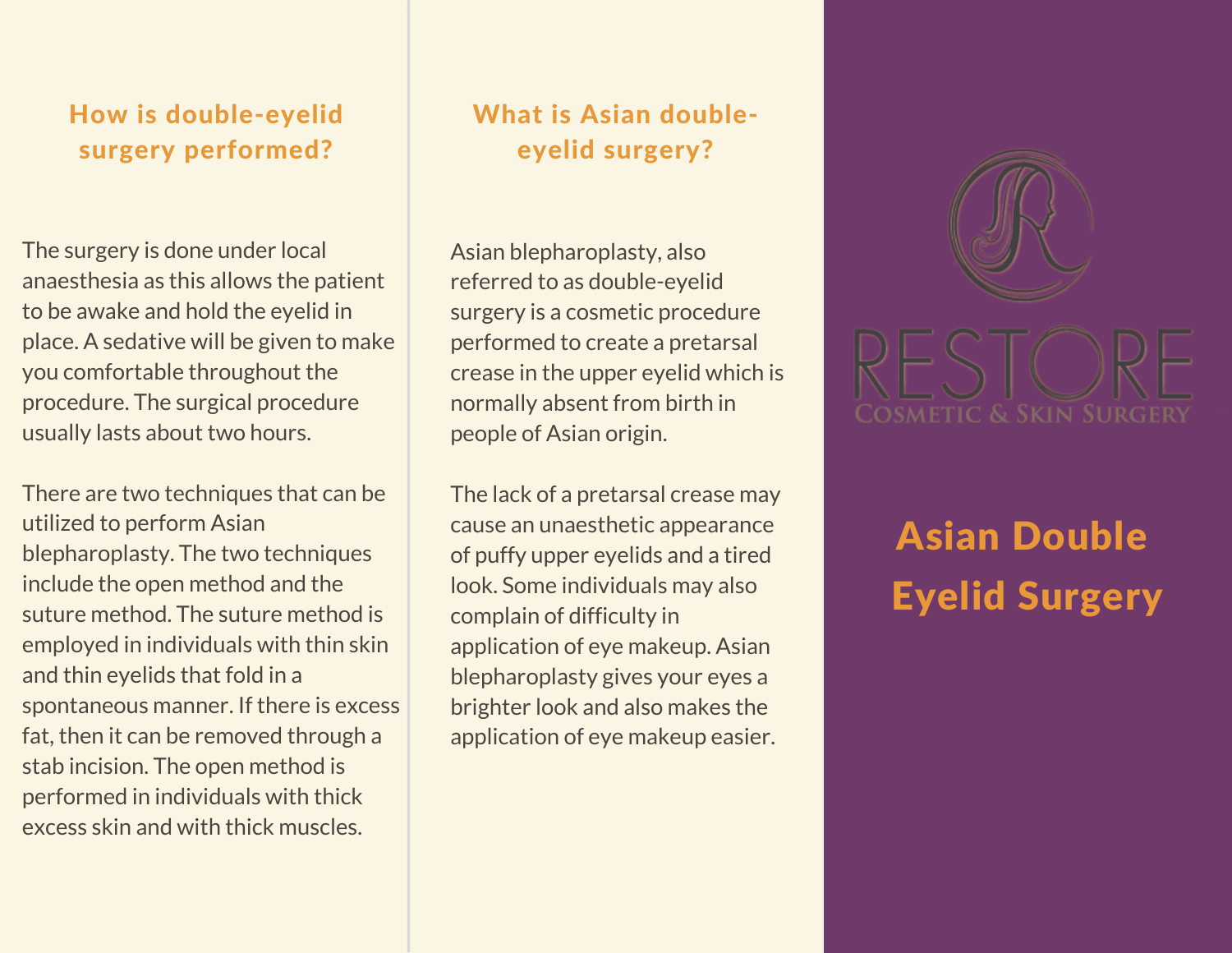## How is upper eyelid skin reduction surgery performed?

During the procedure you will be administered either local anaesthesia and sedation or general anaesthesia as felt appropriate by your plastic surgeon.

The incision on the upper eyelid is made such that after the procedure the scars are hidden in the natural creases of the upper eyelids. The fat or the extra skin is removed. The incisions are closed with sutures, surgical tape or skin adhesives. Medications and ointment are prescribed to help in faster healing and to prevent infection after the procedure.

You must wear sun glasses until healing is complete.

## What is upper eyelid skin reduction surgery?

Upper eyelid blepharoplasty is also called upper eyelid lift surgery. It is done to correct the puffiness, sagging and drooping of the upper eyelids. It improves the appearance of your eyelids and the area around it to give you a more youthful and relaxed look.

# Am I a good candidate for an eyelid lift surgery?

You are a candidate for eyelid lift surgery if you are healthy, a nonsmoker and not suffering from any chronic or life threatening disease conditions. Risks associated with the procedure increase for people with diabetes, dry eyes, glaucoma, high blood pressure, thyroid problems, heart and vascular diseases.



# Upper Eyelid Skin Reduction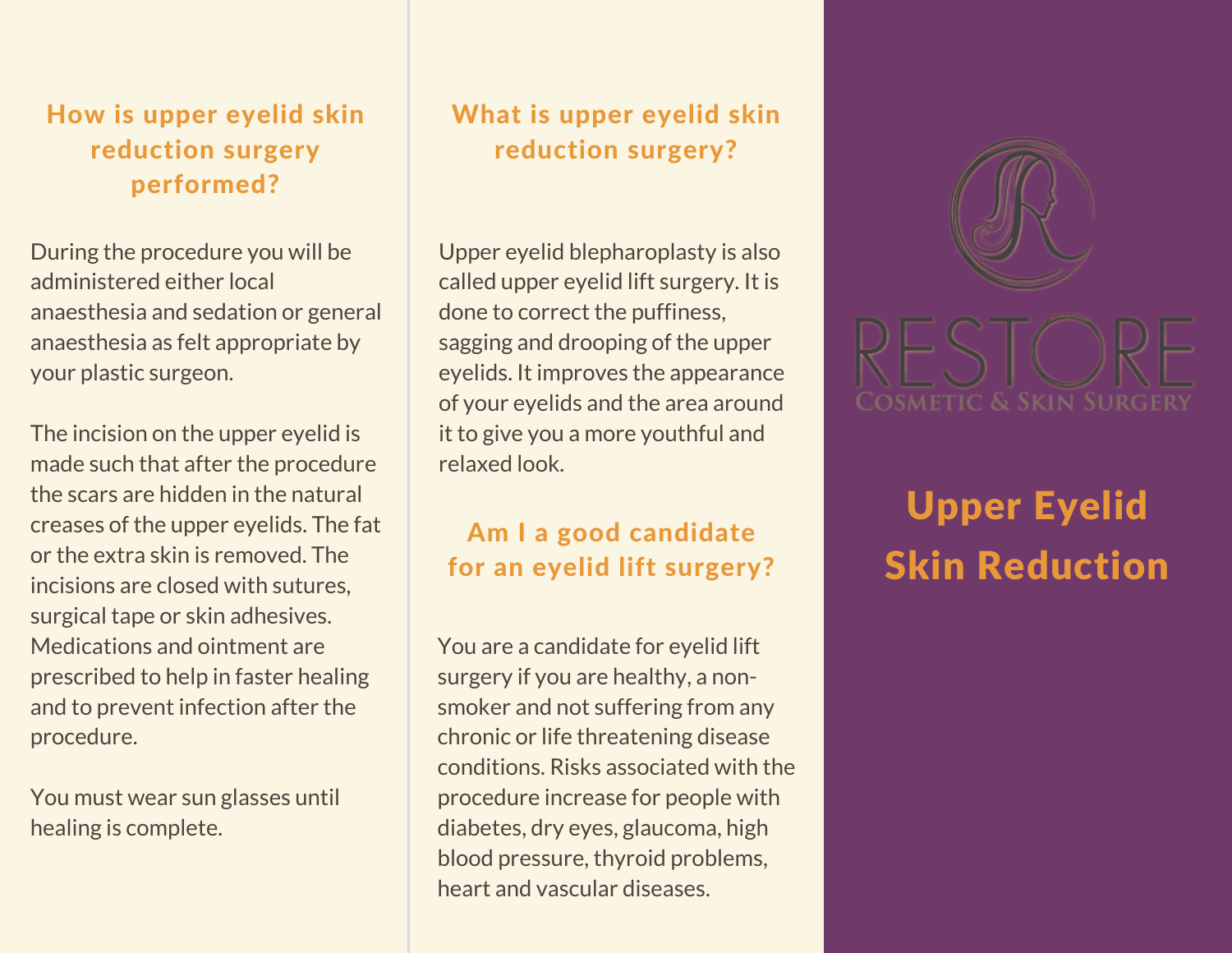## Can it be combined with other cosmetic surgeries?

Blepharoplasty can also be done along with other procedures such as face-lift, brow-lift or skin resurfacing to improve your looks substantially.



## How long does recovery take?

The swelling and bruising seen after the procedure goes away in a few weeks. The scars of the incisions fade away in a few months to reveal beautiful eyes with well-defined smooth eyelids to give you a youthful and rejuvenated look.

# What are the risks associated with the procedure?

Risks are rare but may include infection, scarring, temporary blurred vision or double vision and dry eyes. Loss of vision may occur in very rare cases.



#### Book expert consultation for a tailored surgery plan

Phone: 0402 984 786 | 03 9690 0900

Email: info@restorecosmeticsurgery.com.au

Address: Level 4, Suite 409, 370 St Kilda Road, Melbourne 3004

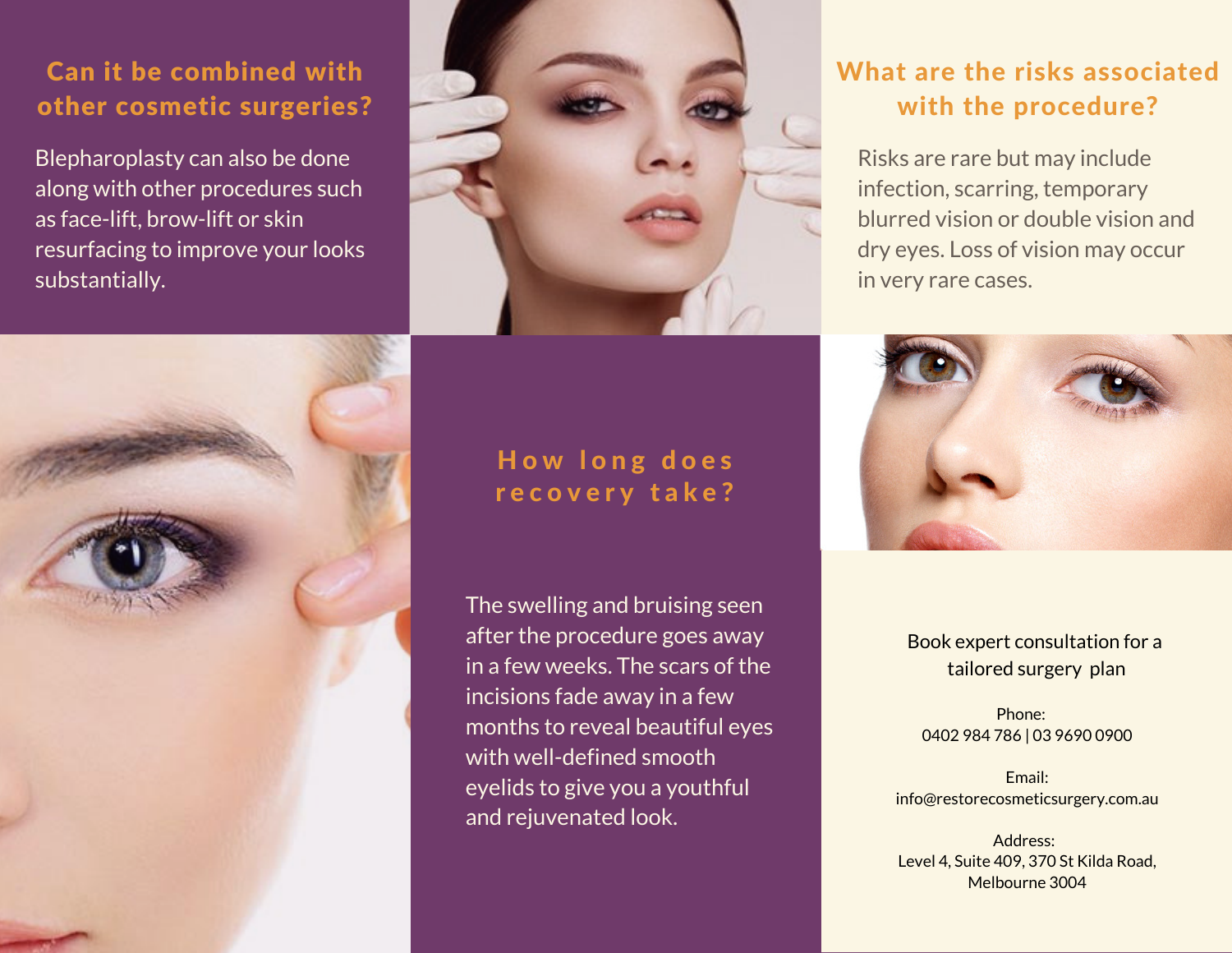## How is lower lid eye bag reduction performed?

During the procedure you will be administered either local anaesthesia and sedation or general anaesthesia as felt appropriate by your surgeon.

The incision on the lower eyelid is either made just below the lower lash line or inside the lower eyelid. The excess skin is removed. The fat is excised, or relieved and refilled into tear trophy area. The incisions are closed with sutures, surgical tape or skin adhesives. Medications and ointment are prescribed to help in faster healing and to prevent infection after the procedure.

Note you must wear sun glasses till healing is complete.

### What are eye bags?

Bags under the eyes are a common sign of ageing and usually presents as minor puffiness or swelling below the eyes.

#### **Conservative treatment:**

- Application of cold compresses such as a clean wet cloth under and around the eyes for a few minutes
- Get adequate sleep
- Sleep with your head raised
- Early treatment of underlying allergy

#### **Surgical treatment:**

You can have eyelid lift surgery done only if you are healthy and not suffering from any chronic or life threatening disease conditions and are a nonsmoker.

Risks are increased for people with diabetes, dry eyes, glaucoma, high blood pressure, thyroid problems, heart and vascular diseases.



Lower Eyelid/Eye Bag Reduction